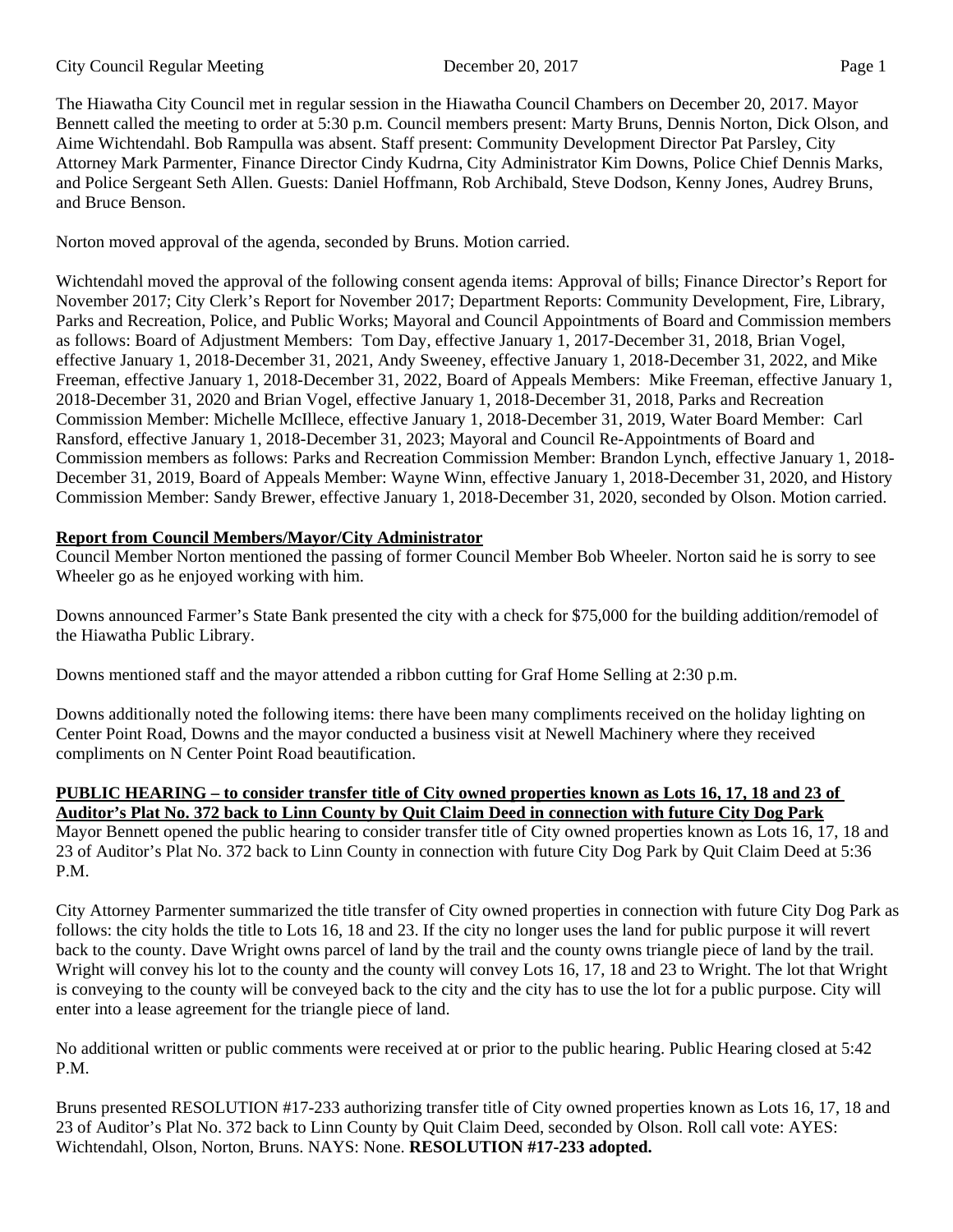## **PUBLIC HEARING – to consider approval of the Capital Improvement Plan for FY 2018–2023**

Mayor Bennett opened the public hearing to consider approval of the Capital Improvement Plan for FY 2018–2023 at 5:42 P.M.

No written or public comments were received at or prior to the public hearing. Public Hearing closed at 5:43 P.M.

Norton presented RESOLUTION #17-234 approving the Capital Improvement Plan for FY 2018-2023, seconded by Olson. Roll call vote: AYES: Bruns, Wichtendahl, Norton, Olson. NAYS: None. **RESOLUTION #17-234 adopted.** 

## **PUBLIC HEARING – on the proposal to enter into a Development Agreement with Eagle Real Estate IA, LLC, Eagle Technology Management, Inc.**

Mayor Bennett opened the public hearing on the proposal to enter into a Development Agreement with Eagle Real Estate IA, LLC, Eagle Technology Management, Inc. at 5:44 P.M.

Bruce Benson and Dennis Miller of Eagle Real Estate IA, LLC spoke to council on behalf of the development agreement stating the business develops financial and regulatory software. The plan is to work on the interior of the building through the winter. There will initially be 35 employees and the building will allow room to grow.

No additional written or public comments were received at or prior to the public hearing. Public Hearing closed at 5:45 P.M.

Wichtendahl presented RESOLUTION #17-235 approving and authorizing execution of a five (5) year Development Agreement by and between the City of Hiawatha and Eagle Real Estate IA, LLC, Eagle Technology Management, Inc., seconded by Bruns. Roll call vote: AYES: Olson, Bruns, Wichtendahl, Norton. NAYS: None. **RESOLUTION #17-235 adopted.** 

#### **PUBLIC HEARING – to consider amending Hiawatha Code of Ordinances Chapter 165 Unified Development Code (UDC) in its entirety by making updates throughout the chapter as recommended by the UDC Review Committee**

Mayor Bennett opened the public hearing to consider amending Hiawatha Code of Ordinances Chapter 165 Unified Development Code (UDC) in its entirety by making updates throughout the chapter as recommended by the UDC Review Committee at 5:46 P.M.

Council Member Norton spoke on behalf of the UDC updates stating the scope of the review committee was to eliminate unnecessary regulations and develop a simplified matrix to make it easier to understand the uses of each district. Norton thanked Community Development Pat Parsley and Jim Fisher.

Council Member Olson added the city has been working through issues with the UDC for years and Parsley has done a nice job of cleaning up the Code of Ordinances.

No additional written or public comments were received at or prior to the public hearing. Public Hearing closed at 5:47 P.M.

*Norton moved the 1st Reading of ORDINANCE #887 amending Hiawatha Code of Ordinances Chapter 165 Unified Development Code (UDC) in its entirety by making updates throughout the chapter as recommended by the UDC Review Committee, seconded by Bruns. Roll call vote: AYES: Norton, Olson, Wichtendahl, Bruns. NAYS: None. Motion carried* 

*Wichtendahl moved to waive the 2nd and 3rd readings of ORDINANCE #887, seconded by Norton. Motion carried.*

*Olson moved the adoption of ORDINANCE #887 amending Hiawatha Code of Ordinances Chapter 165 Unified Development Code (UDC) in its entirety by making updates throughout the chapter as recommended by the UDC Review Committee, seconded by Norton. Roll call vote: AYES: Wichtendahl, Olson, Bruns, Norton. NAYS: None. ORDINANCE #887 adopted.*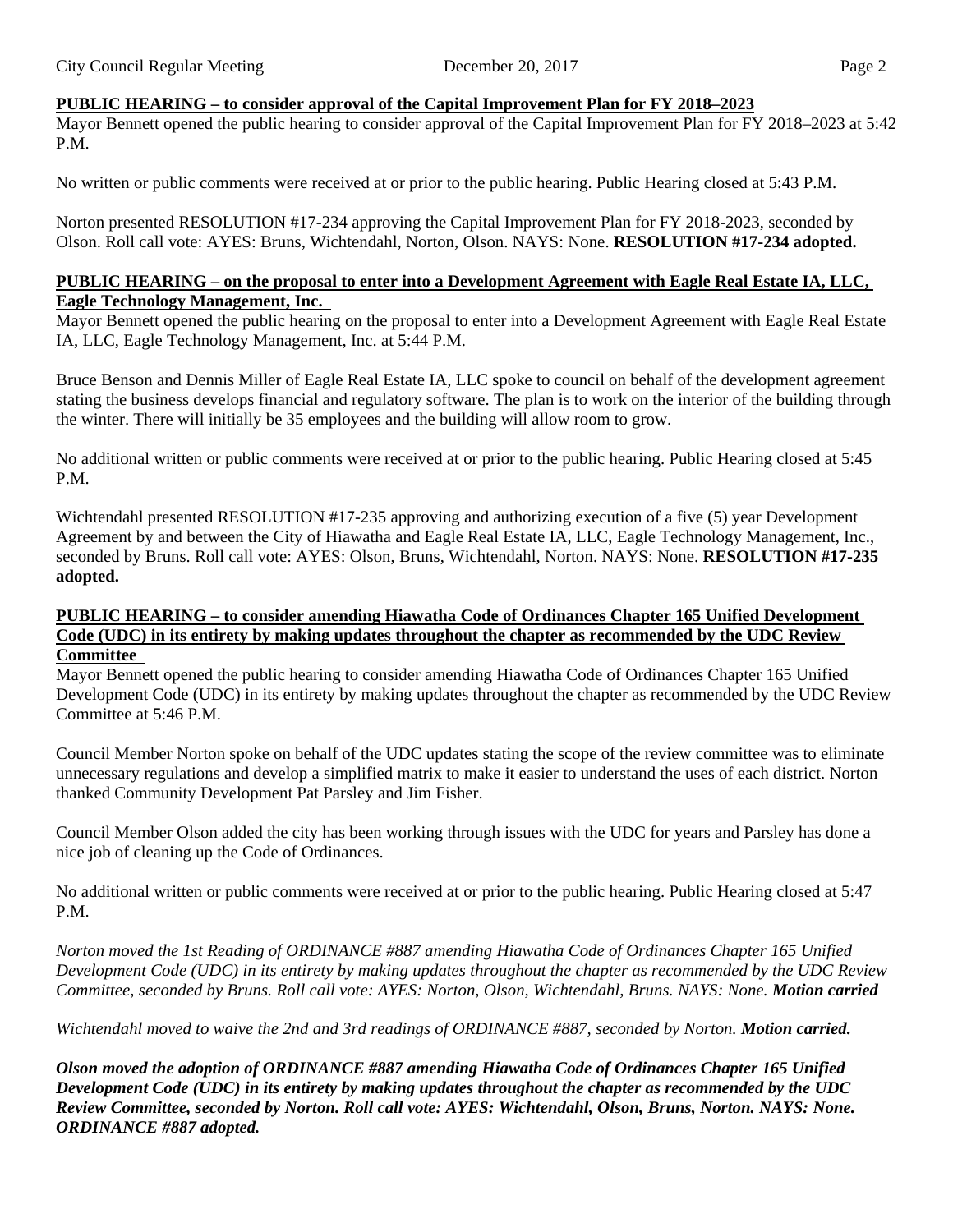## **Setting a public hearing date (January 3, 2018 @ 5:30 p.m.) to consider amending Hiawatha Code of Ordinances Chapter 63 Speed Regulations amending §63.01 General (6) Special Speed Zones (A) 25 MPH Speed Zones by adding Center Point Road from Willman Street north to Parsons Drive and amending (6) Special Speed Zones (C) 35 MPH Speed Zones by adding remaining sections of Center Point Road**

Bruns presented RESOLUTION #17-236 setting a public hearing date (January 3, 2018 @ 5:30 p.m.) to consider amending Hiawatha Code of Ordinances Chapter 63 Speed Regulations amending §63.01 General (6) Special Speed Zones (A) 25 MPH Speed Zones by adding Center Point Road from Willman Street north to Parsons Drive and amending (6) Special Speed Zones (C) 35 MPH Speed Zones by adding remaining sections of Center Point Road, seconded by Norton. Roll call vote: AYES: Bruns, Wichtendahl, Olson, Norton. NAYS: None. **RESOLUTION #17-236 adopted.**

### **Instituting a temporary speed reduction on Edgewood Road from County Home Road to the south City limits**

Olson presented RESOLUTION #17-237 instituting a temporary speed reduction on Edgewood Road from County Home Road to the south City limits, seconded by Wichtendahl. Roll call vote: AYES: Olson, Norton, Wichtendahl, Bruns. NAYS: None. **RESOLUTION #17-237 adopted.** 

## **Approving and authorizing consent of the City in executing an assignment of the Longfellow Square L.C. Agreement for Private Development to INDABA Properties, LLC**

Bruns presented RESOLUTION #17-238 approving and authorizing consent of the city in executing an assignment of the Longfellow Square L.C. Agreement for Private Development to INDABA Properties, LLC, seconded by Wichtendahl. Roll call vote: AYES: Wichtendahl, Bruns, Norton, Olson. NAYS: None. **RESOLUTION #17-238 adopted.**

## **Authorizing disposal/salvage/retainage of damaged Police Department vehicle Unit 810**

Norton presented RESOLUTION #17-239 authorizing city staff to submit one (1) 2014 AWD Ford Police Interceptor Sedan patrol car, Unit 810, to insurance in exchange for payment of the value of the vehicle in the amount of \$12,300, seconded by Olson. Roll call vote: AYES: Norton, Olson, Bruns, Wichtendahl. NAYS: None. **RESOLUTION #17-239 adopted.**

**Authorizing the Police Department replacement of one (1) 2014 AWD Ford Police Interceptor Sedan, Unit 810** 

Bruns presented RESOLUTION #17-240 authorizing the purchase of one (1) 2017 Utility AWD Ford Police Interceptor SUV replacing Unit 810 at a total cost not to exceed \$27,767, from Stiver's Ford of Waukee, IA, using Police Department Equipment Reserve Funds, seconded by Olson. Roll call vote: AYES: Olson, Bruns, Wichtendahl, Norton. NAYS: None. **RESOLUTION #17-240 adopted**

### **Setting policy regarding the disclosure of private customer records**

Bruns presented RESOLUTION #17-241 setting policy regarding the disclosure of private customer records, seconded by Wichtendahl. Roll call vote: AYES: Bruns, Norton, Wichtendahl, Olson. NAYS: None. **RESOLUTION #17-241 adopted.**

**Employee Policy Manual Amendments (and amending the Part-Time / Temporary / Seasonal Employee Policy Manual accordingly)- Amending Section V Disciplinary Practices and Procedures by adding notice of changes to Iowa Code Chapter 22 relating to information in personnel files subject to public records request, amending Section VIII Vacation Policies by changing the vacation accrual schedule to match the union agreement, and amending the DOT Drug and Alcohol Policy Manual to add notice of expanded drug test panel effective January 1, 2018**

## Norton presented RESOLUTION #17-242 amending Section V Disciplinary Practices and Procedures by adding notice of changes to Iowa Code Chapter 22 relating to information in personnel files subject to public records request, amending Section VIII Vacation Policies by changing the vacation accrual schedule to match the union agreement, and amending the DOT Drug and Alcohol Policy Manual to add notice of expanded drug test panel effective January 1, 2018, seconded by Wichtendahl. Roll call vote: AYES: Olson, Wichtendahl, Bruns, Norton. NAYS: None. **RESOLUTION #17-242 adopted.**

## **Presentation of service plaques to Council Members: Bob Rampulla and Marty Bruns**

City Administrator Downs recognized Council Member Bruns for his many years of service given to the City of Hiawatha. Downs also recognized Council Member Rampulla who was not present at the meeting. Mayor Bennett presented a plaque of appreciation to Council Member Bruns.